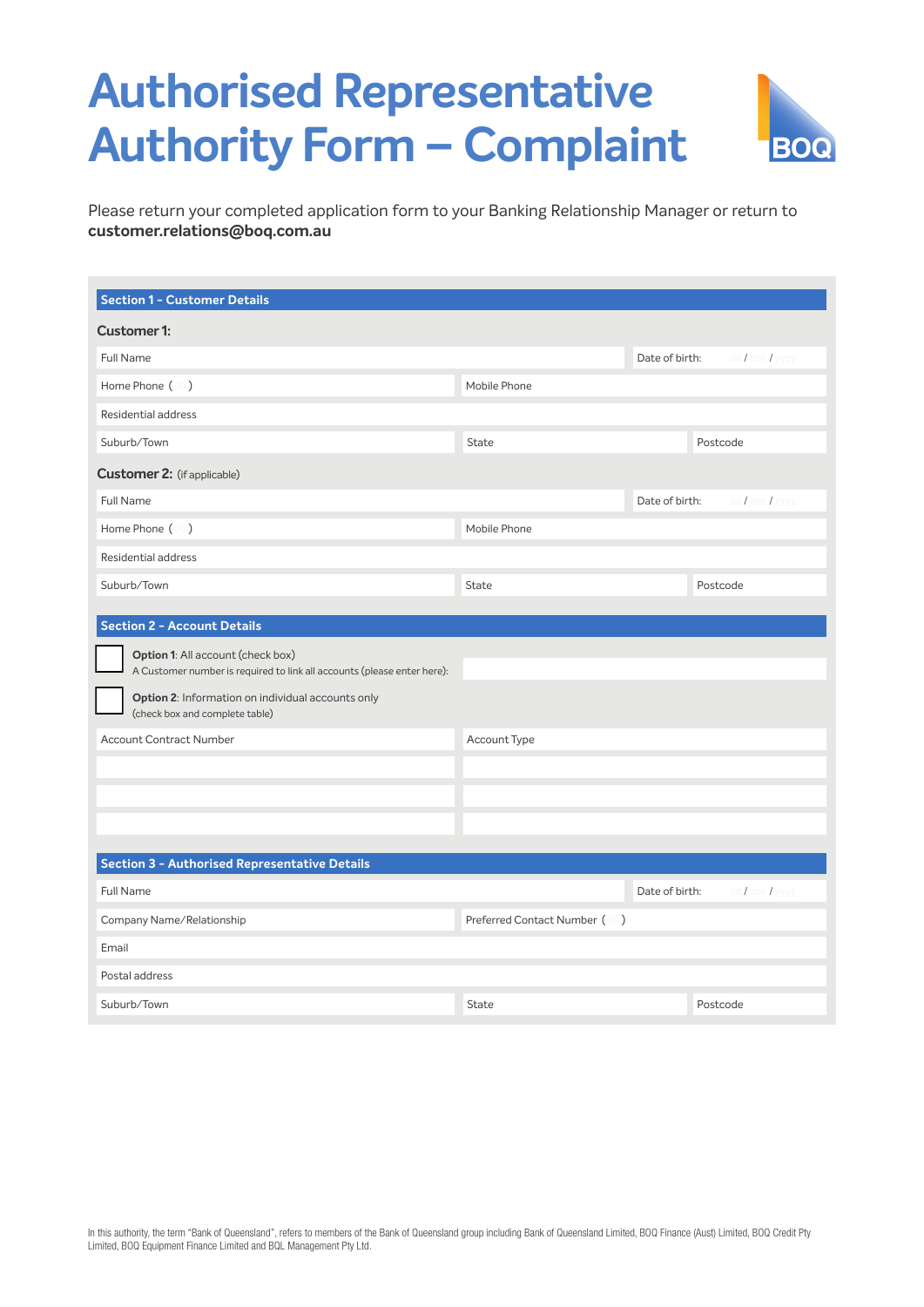## **Section 4 - Authority**

I/we the customer/s authorise the above Authorised Representative to act as my/our agent in relation to this complaint to:

- Seek and exchange personal information (including information related to credit, financial affairs or sensitive information about me and my accounts) from Bank of Queensland;
- Negotiate and enter into arrangements that are binding on me/us related to the account/s; and
- Act on my/our behalf until this authority is revoked.

I/we the customer/s understand that:

- Standard account notification (including account statements and other prescribed notices) can still be sent to me/us by Bank of Queensland;
- If an agreement is made, my/our written consent may be required;
- Bank of Queensland will rely on the information provided and the declaration and privacy consent previously provided by me/us to Bank of Queensland;
- Bank of Queensland will communicate with the above Authorised Representative via phone, letter, email or other forms of communication as agreed and which may be required, unless:
- we specifically requested the Bank of Queensland to have direct communications with us;
- the Bank of Queensland reasonably believes that above Authorised Representative is acting against our best interests;
- the Bank of Queensland reasonably believes that above Authorised Representative is acting in a deceptive or misleading manner with us and/or the Bank of Queensland; or
- at the time the Bank of Queensland is dealing with your complaint above Authorised Representative has been excluded by the Australian Financial Complaints Authority (AFCA) from representing complainants in relation to any complaint lodged by us with AFCA; and
- This authority can be revoked by contacting Bank of Queensland on 1800 663 080 or at the address below.

The Authorised Representative by signing the below:

- Agrees to act as an authorised representative contact for the above customer/s until such time as this authority is revoked;
- Acknowledges they have no authority to access or operate the above customer/s account/s;
- Consent to my personal information being collected for the purpose of acting as Authorised Representative for the above customer/s as outlined below; and
- Acknowledge this authority can be revoked by the Authorised Representative contacting Bank of Queensland on 1800 663 080 or at the address below.

| <b>Section 5 - Signatures</b>          |      |                |
|----------------------------------------|------|----------------|
|                                        |      |                |
| Signature of Customer 1                |      |                |
| $\boldsymbol{X}$                       | Date | dd / mm / yyyy |
|                                        |      |                |
| Signature of Customer 2                |      |                |
| X                                      | Date | dd / mm / yyyy |
|                                        |      |                |
| Signature of Authorised Representative |      |                |
| X                                      | Date | dd / mm / yyyy |

If you are a proposed authorised representative, we collect your personal information in order to be able to contact you as the account holder has requested. If you do not provide the information we request, we may be unable to accept you as an authorised representative. Our privacy policy is available online which further outlines these requirements.

It covers:

- How you can access the personal information we hold about you and ask for it to be corrected;
- How you may complain about a breach of the Australian Privacy Principles or a registered privacy code and how we will deal with your complaint;
- How we collect, hold, use and disclose your personal information in more detail.